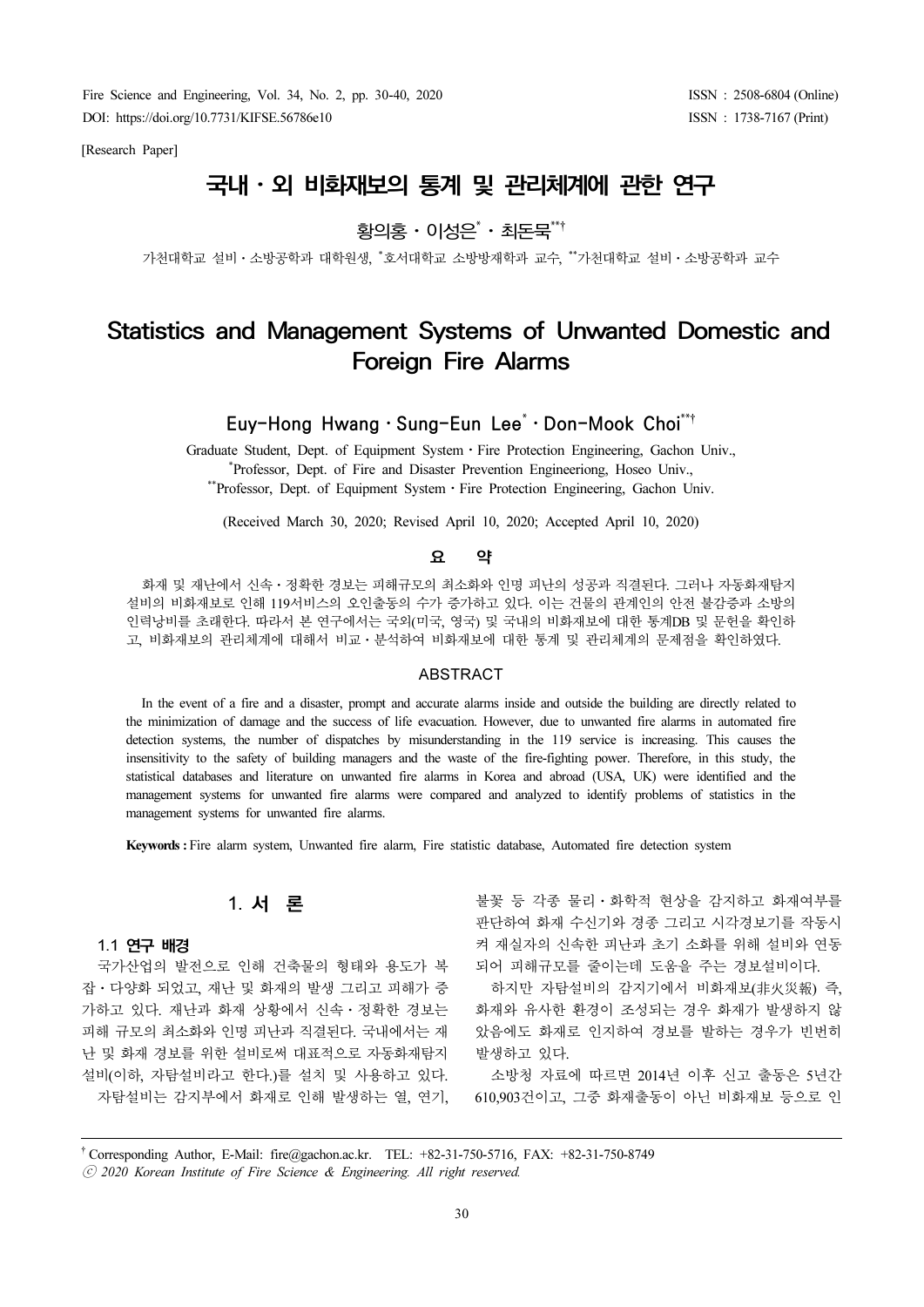

Figure 1. Flowchart of the study.

한 오인출동 건수는 394,373건으로 전체의 64.6%이고 매년 오인출동의 건수가 증가하는 것이 확인되었다(1).

비화재보의 빈도가 증가하면 소방관계인이 평시에 경보 신호에 대한 출력을 정지시키거나, 전원을 완전히 차단하 는 등 불안전한 조치를 하는 경우가 발생하고 전반적인 국 가 소방서비스의 시스템에 대한 신뢰성 저하와 오인출동으 로 인한 소방의 인력낭비를 초래한다. 이는 재난 및 화재발 생 상황에서 적절한 대응을 취하기 어렵게 되고 인명 및

재산피해의 정도가 더 커지는데 영향을 미치기 때문에 비 화재보에 대한 대책마련이 필요하다.

#### 1.2 연구 범위 및 방법

연구범위 및 방법으로는 Figure 1과 같이 국내와 선진국 (미국, 영국)을 중심으로 비화재보 관련 문헌, 법적기준 그 리고 화재 및 비화재보 통계현황 등의 특성 중 국내⋅외 문헌 및 통계DB에 대해 검토한 내용을 비교⋅분석하였다. 또한 국내 비화재보의 통계 및 분류체계의 문제점을 확인 하고 선진국들의 체계를 바탕으로 국내 실정에 맞는 최적 화 방안을 제안하고자 한다.

# 2. 국내⋅외 비화재보 연구 문헌 검토

#### 2.1 국내

국내의 비화재보에 대한 연구는 Table 1에 나타낸 것과 같이 1985년 Sakong의 연구부터 2019년 소방청의 비화재보 저감대책에 대한 연구까지 다양하게 진행되어 왔고 꾸준히 연구가 지속되어왔다는 것을 확인할 수 있었다<sup>(2,24)</sup>.

총 23개의 문헌을 검토한 결과, 연구의 주요내용은 비화 재보의 정의 및 현황 분석. 실태 및 설문조사, 국내⋅외 사 례 및 기준분석, 감지기의 작동 및 측정원리 분석, 감지기 의 감도향상 및 신뢰성을 위한 알고리즘제안, 비화재보 관 련 실험실시 및 실험장 구축, 비화재보의 원인 및 문제점, 각 원인 별 개선방안에 관하여 연구가 지속해서 진행되고  $Q$ <sub> $R$ </sub> $L^{(2-24)}$ .

#### 2.2 미국

미국의 비화재보 관련 연구는 다양하게 진행되고 있으 며, 국내보다 선진화된 방법으로서 비화재보에 대한 문제 를 해결하고 있었다.

Table 2에는 미국의 주요 기관 및 학계에서 진행된 연구 내용 등을 나타내었다. 총 29개의 문헌을 검토한 결과 연구 의 주요내용으로는 비화재보의 현황 및 관련 데이터 분석, 화재 및 연기경보, 비화재보 그리고 방해경보와 관련된 원인 및 저감대책, 비화재보시험기준 마련을 위한 비화재보 시나 리오 및 알고리즘에 대한 실험적 고찰 등이 였다(25-53).

#### 2.3 영국

영국의 비화재보 관련 연구도 미국과 마찬가지로 다양 한 방면에서 진행되고 있었으며, 점검 설명서, 점검 플로차 트 등 체계적인 방법으로 비화재보를 관리하고 있었다.

Table 3에 영국의 주요 기관 및 학계에서 진행된 연구내 용 등을 나타내었다. 총 12개의 문헌을 검토한 결과 비화재 보의 현황 및 관련 데이터분석, 소방대의 출동, 비화재보 관련 정책, 비화재보의 영향 및 문제점, 화재 및 비화재보 시나리오에 따른 실험적 고찰, 복합형감지기의 비화재보 성능 실험 등이 있었다(54-65).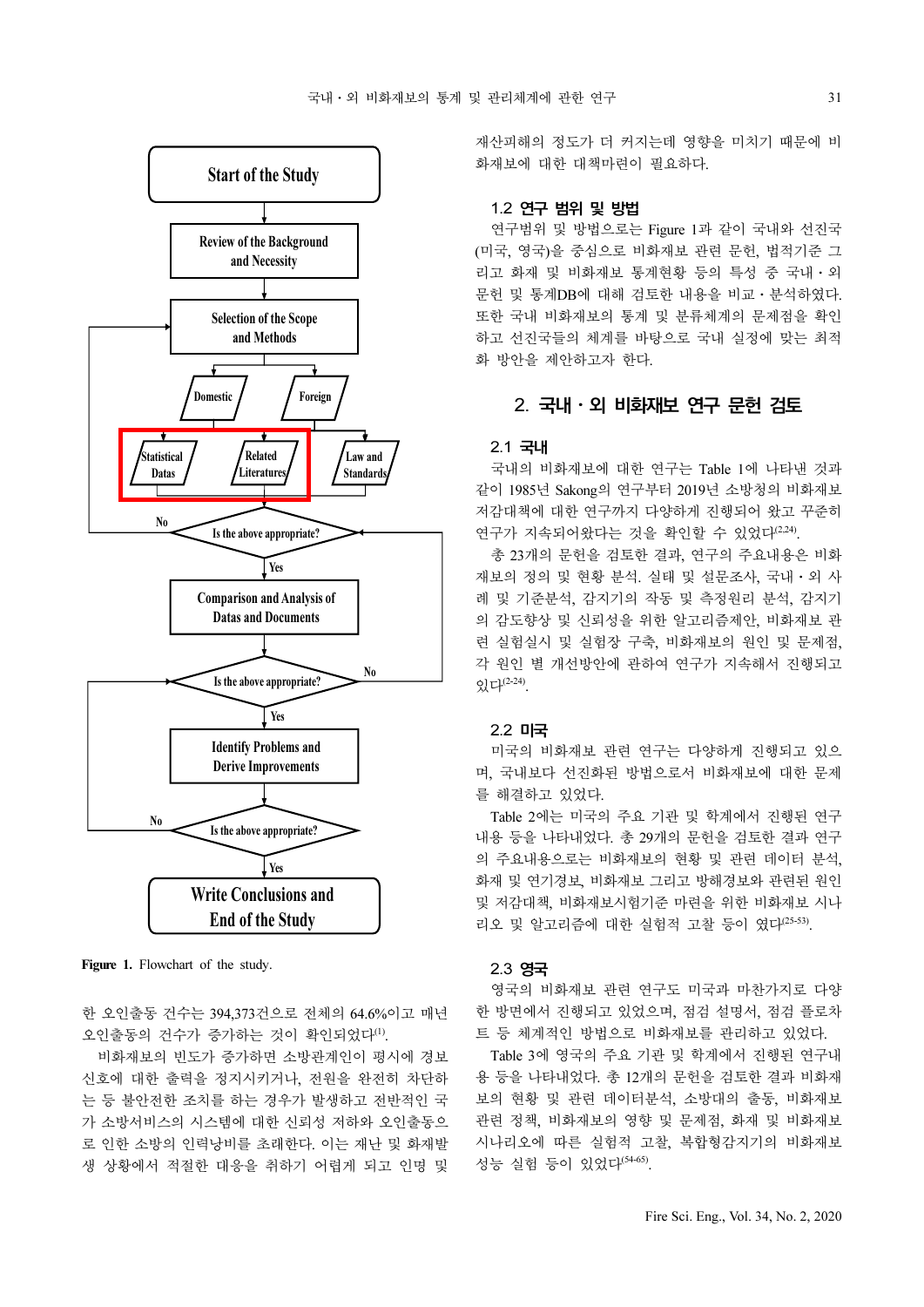| Years          | Authors               | Document Foam | Main Content                    | Years | Authors                 | Document Foam   | Main Content                     |
|----------------|-----------------------|---------------|---------------------------------|-------|-------------------------|-----------------|----------------------------------|
| 1985<br>Sakong |                       | Journal       | - Survey                        | 2010  | Lee                     | Thesis          | Survey                           |
|                |                       |               | - Case in Foreign               |       |                         |                 | Computational Center             |
| 1986           | Cho                   | Thesis        | - Detection Method              | 2011  | Lee                     | Journal         | Operation Mechanism              |
|                |                       |               |                                 |       |                         |                 | <b>Standard Review</b>           |
| 1988           | Yu                    |               | - Status Review                 |       | Lee                     | Journal         | - Fire Test (UL268)              |
|                | Journal               |               | - Standard Introduction         | 2012  |                         |                 | - Test Bed Design                |
| 1990           | Choi                  |               | - Causes & Problems             |       | Lee                     | Thesis          | - Wireless Detector              |
|                |                       |               | Journal<br>- Reduction Measures |       | Korea Fire              | Research Report | Survey                           |
| 1993           | Kim                   | Journal       | - Reliability Analysis          | 2013  | Institute               |                 | - Case in Foreign                |
|                |                       | Thesis        | - Mathematical Approach         | 2015  | Korea Fire<br>Institute |                 | - Fire Protection System         |
| 1994           | Kim                   |               |                                 |       |                         | Research Report | False Alarm                      |
|                |                       |               |                                 |       |                         |                 | Survey                           |
| 1997           | Son                   | Thesis        | - Prevention of Malfunction     |       | Cha                     | Journal         | Standard Introduction            |
|                |                       |               |                                 |       |                         |                 | Security System                  |
| 2000           | Nam                   | Journal       | - Survey                        | 2016  | Seo                     | Journal         | Analog Detector                  |
|                |                       |               | - Case in Foreign               |       |                         |                 | - Algorithms                     |
|                |                       |               | - Survey                        |       | Lee                     | Thesis          | Smoke Detector                   |
|                | 2002<br>Ahn<br>Thesis |               | - Experimental Analysis         |       |                         |                 | Algorithms                       |
| 2004           | Jung                  | Thesis        | - Smoke Detector Sensitivity    | 2018  | Kim                     | Thesis          | - Automatic Fire Breaking System |
|                |                       |               |                                 |       | Na                      | Thesis          | Survey                           |
| 2005           | Kim                   | Thesis        | - Survey<br>- Causes & Problems | 2019  | National Fire           |                 | Statistic DataBase               |
|                |                       |               |                                 |       | Agency                  | Status Report   | Case in Foreign                  |

Table 1. The Domestic Research Trends on Unwanted Fire Alarms

Table 2. The Study of Unwanted Fire Alarms in U.S.

| Years       | Authors      | Document Foam                   | Main Content                                       | Years | Authors                | Document Foam    | Main Content                                          |
|-------------|--------------|---------------------------------|----------------------------------------------------|-------|------------------------|------------------|-------------------------------------------------------|
| 1975        | <b>NBS</b>   |                                 | Technical Report - Detector Sensitivity and Siting | 2014  | <b>NIST</b>            |                  | Technical Report   New Smoldering and Flaming Test    |
| 1977        | <b>NBS</b>   |                                 | Technical Report - Detector Sensitivity and Siting |       | <b>FPRF</b>            | Research Report  | - Nuisance Cooking Test                               |
| 1997        | JANES A.     | Journal                         | - Non-fire Analysis                                | 2015  | UL                     |                  | Technical Report   - UL 217/268 Nuisance Cooking Test |
| 2002        | D. T. Gottuk | Journal                         | - Alarm Algorithm                                  |       |                        |                  |                                                       |
| 2006        | <b>PFSC</b>  | White Paper                     | - Smoke Alarm                                      |       | R. E. Zevotek          | Thesis           | - Fire Signal Identification                          |
| 2007        | <b>FPRF</b>  |                                 | Technical Report - Smoke Characterization          | 2016  | <b>NIST</b>            | Technical Report | - Nuisance Test ANSI/UL 217                           |
| 2008        | <b>NIST</b>  |                                 | Technical Report - Home Smoke Alarms Analysis      |       | <b>NFPA</b>            | Research Report  | - Solution for Nuisance alarms                        |
| 2009        | <b>IAFC</b>  | Research Report                 | - Unwanted Fire Alarm<br>- Nuisance Alarm          |       | S. Festag              | Journal          | - Data Analysis                                       |
| 2010        | T. Cleary    | Journal                         | - Full Scale Smoke Test                            |       | E. Johnsson            | Journal          | - Unattended Cooking                                  |
| <b>CPSC</b> |              |                                 | Technical Report - Smoke Nuisance Alarm            |       | Makant                 | Journal          | - Mist Sprinkler                                      |
|             | <b>NFPA</b>  | Status Report                   | - Unwanted Fire Alarm                              |       |                        |                  |                                                       |
| 2011        | UL           | Research Report   - Smoke Alarm |                                                    | 2017  | E. Ren                 | Journal          | - Smoke Detection Algorithms                          |
|             | <b>NFPA</b>  | Guideline                       | - Unwanted Fire Alarms Causes and Solutions        |       |                        |                  |                                                       |
| 2012        | Maryland     | Research Report   - Smoke Alarm |                                                    |       | R. Roberts             | Journal          | - Nuisance Alarm                                      |
|             | <b>NIST</b>  |                                 | Technical Report   - Nuisance Alarm Scenarios      |       | R. Zheng               | Journal          | - False Alarm                                         |
| 2013        | <b>FPRF</b>  | Status Report                   | - Data Analysis<br>- Unwanted Alarm Policy         |       | <b>B.</b> Stockbroeckx | Journal          | - Wireless Detector                                   |

# 3. 국내⋅외 비화재보 통계DB 관리현황

#### 3.1 국내

국내 화재통계 데이터는 각 소방서 및 지자체에서 수집 된 사고보고서 등을 바탕으로 소방청의 국가화재정보시스 템에서 수집 및 구축되고 있으며, 7가지 일반현황, 6가지의 발화장소 및 지점, 행정구역 및 소방관할관서에 따라 통계 를 확인 할 수 있다.

그러나 소방청에서 구축한 통계DB를 검토한 결과 비화 재보에 대한 내용은 존재하지 않았다. 다만, 자탐설비의 미 작동에 대한 내용은 수집하고 있었다. 그러나 미작동은 단 어 그대로 작동하지 않은 경우를 모두 포함하기 때문에 비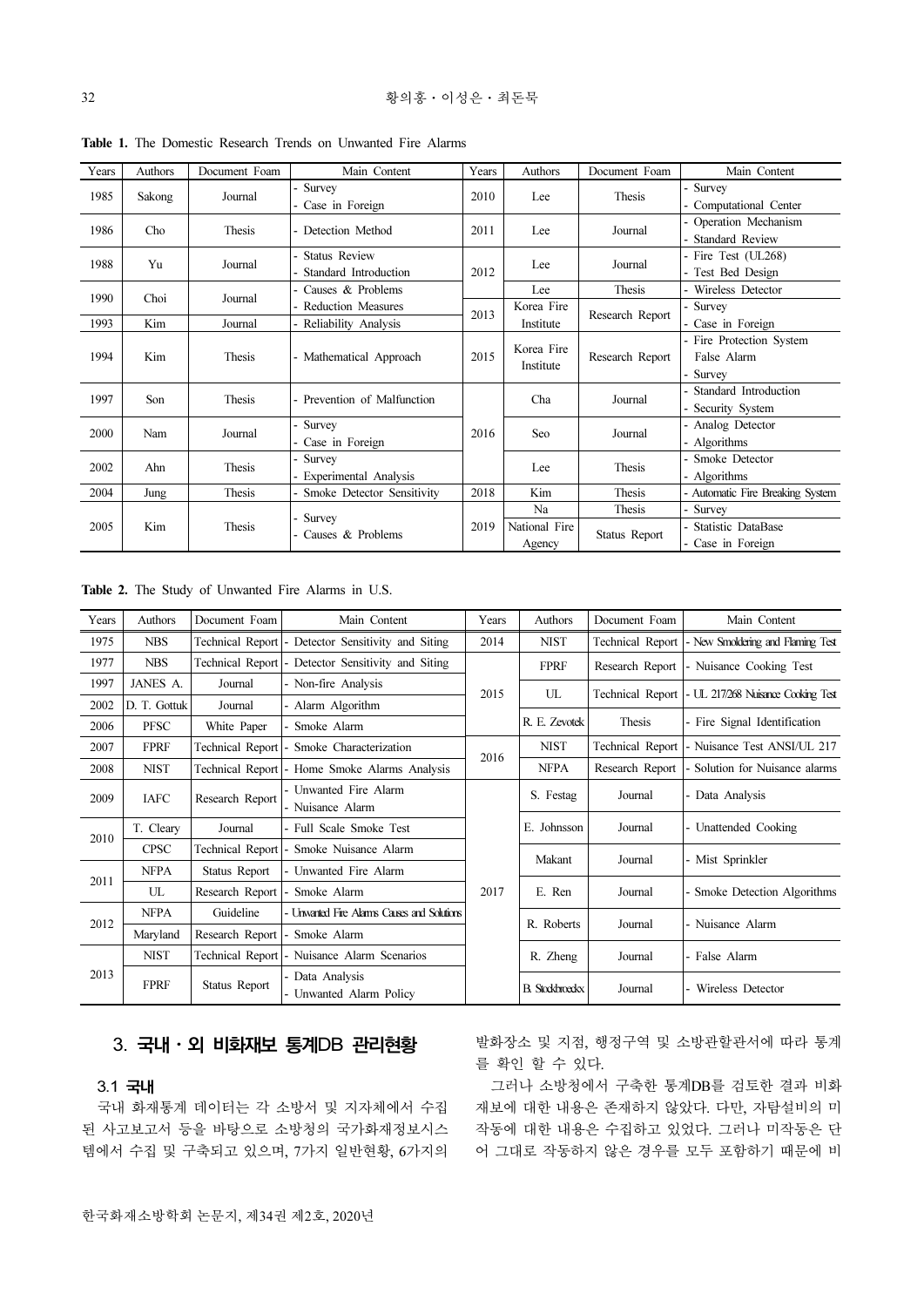| Years | Authors                                      | Document Foam           | Main Content                                                   |
|-------|----------------------------------------------|-------------------------|----------------------------------------------------------------|
| 2004  | Office of<br>the Deputy<br>Prime<br>Minister | Guideline               | - Fire Safety Data<br>- False Fire Alarm<br>Reducing Solutions |
| 2013  | <b>NIFRS</b>                                 | Research Report         | - False Fire Alarm<br>Policy in NI                             |
| 2014  | <b>BRE</b>                                   | Research Report         | - False Fire Alarm<br>Causes                                   |
| 2014  | <b>CFOA</b>                                  | Guideline               | - Unwanted Alarm<br>Signal and Reduction                       |
| 2014  | L. Rütimann                                  | Status Report           | - False Fire Alarm<br>in Europe                                |
| 2015  | <b>LCWG</b>                                  | Status Report           | - False Alarm in Wales                                         |
| 2017  | S. Festag                                    | Journal                 | - False Fire Alarm<br>in Europe                                |
| 2018  | <b>BRE</b>                                   | Research Report         | - False Fire Alarm<br>Live Investigations                      |
| 2018  | <b>BRE</b>                                   | <b>Technical Report</b> | - Fire and False<br>Alarm Test<br>- Multi-Sensors              |
| 2018  | <b>FPA</b>                                   | <b>Technical Report</b> | - False Fire Alarm<br>Test Scenario                            |
| 2019  | <b>NIFRS</b>                                 | Research Report         | - False Fire Alarm<br>Reducing Solutions                       |
| 2019  | Home<br>Office                               | Guideline               | - Fire Safety Data                                             |

Table 3. The Study of Unwanted Fire Alarms in U.K.

Table 5. Rates of The Unwanted Alarms Events to Fire Events for 3 Months (2018.03-2018.05)

| Facility            | Fire Alarm<br>Events | <b>Unwanted</b><br>Alarm Events | Rate     |
|---------------------|----------------------|---------------------------------|----------|
| Neighborhood Living | 1,054                | 2,267                           | 215.09%  |
| Apartment Building  | 772                  | 1,639                           | 212.31%  |
| Factory             | 469                  | 1,222                           | 260.55%  |
| Welfare             | 24                   | 557                             | 2320.83% |
| Total               | 10,628               | 7,848                           | 73.84%   |

#### **INCIDENT REPORTING PROCESS**



Figure 2. Incldent reporting process of NFIRS.

의 비화재보 발생건수를 나타내었다. 시설별 비화재보 발생 건수는 근린생활시설 2,267건(29.7%), 공동주택 1,639(21.4%), 공장 1,222건(16.0%), 노유자시설 577건(7.5%)등 순으로 나타 났다. 그러나 화재경보가 작동한 화재와 비화재보발생건수 를 비교한 결과 다른 시설들에서는 비화재보발생건수가 약 200% 정도로 2배 정도 많은 것에 비해 노유자시설은 약 2,321%로 23배 이상 많다는 것이 확인되었다. 따라서 비화 재보 발생건수가 가장 많다고 해서 가장 자탐설비에 대한 신뢰성이 떨어지는 시설이라고 할 수 없고 화재경보가 적 절하게 이뤄진 화재건수를 고려하여 판단해야할 필요성을 확인하였다.

#### 3.2 미국

미국의 화재 및 사고통계데이터 구축은 National fire incident recording system (NFIRS)를 통해 실시되고 있다. Figure 2와 같이 화재 및 사고통계를 종합적 수집하여 DB를 구축하고 있다. 각 지역소방서의 사고보고서 및 데이터를 이용하여 주 소방당국과 U.S 연방정부에 최종적으로 데이터가 전달 된다. 확보된 데이터의 양질에 대해 연방정부의 National

Table 4. The Unwanted Alarms by Factors

| Factors       | <b>Numbers</b> | Rate   |
|---------------|----------------|--------|
| By Artificial | 1,302          | 40.6%  |
| By Management | 1,007          | 31.4%  |
| By System     | 897            | 28%    |
| Total         | 3,206          | 100.0% |

화재보라고 볼 수 없어 소방청에서 2018년도 3월부터 5월 까지 3개월동안 비화재보에 대해 수집⋅파악하였고 이를 Table 4와 Table 5에 나타내었다(66-67).

Table 4는 요인별 비화재보 발생건수 및 비율이다. 인위 적 요인이란, 조리에 의한 열⋅연기, 흡연에 의한 연기, 자 동차 등의 배기가스, 공사 중 발생하는 분진, 장난 및 실수 등으로 인한 것을 의미하며 관리적 요인이란 감지기 내부 청소 및 관리 불량, 건축물의 갈라진 틈에 의한 침수, 감지기 주위의 부적정한 환경 등으로 작동한 것이고, 시스템요인은 노후, 시공, 기기의 오류 등으로 인한 것을 의미한다. 요인별 비화재보 발생건수 및 비율은 인위적요인 1,302건(40.6%), 관리적요인 1,007건(31.4%), 시스템요인 897건(28%)순으로 확인되었다.

Table 5는 특정소방대상물 23개 시설에서 상위 4개 시설

33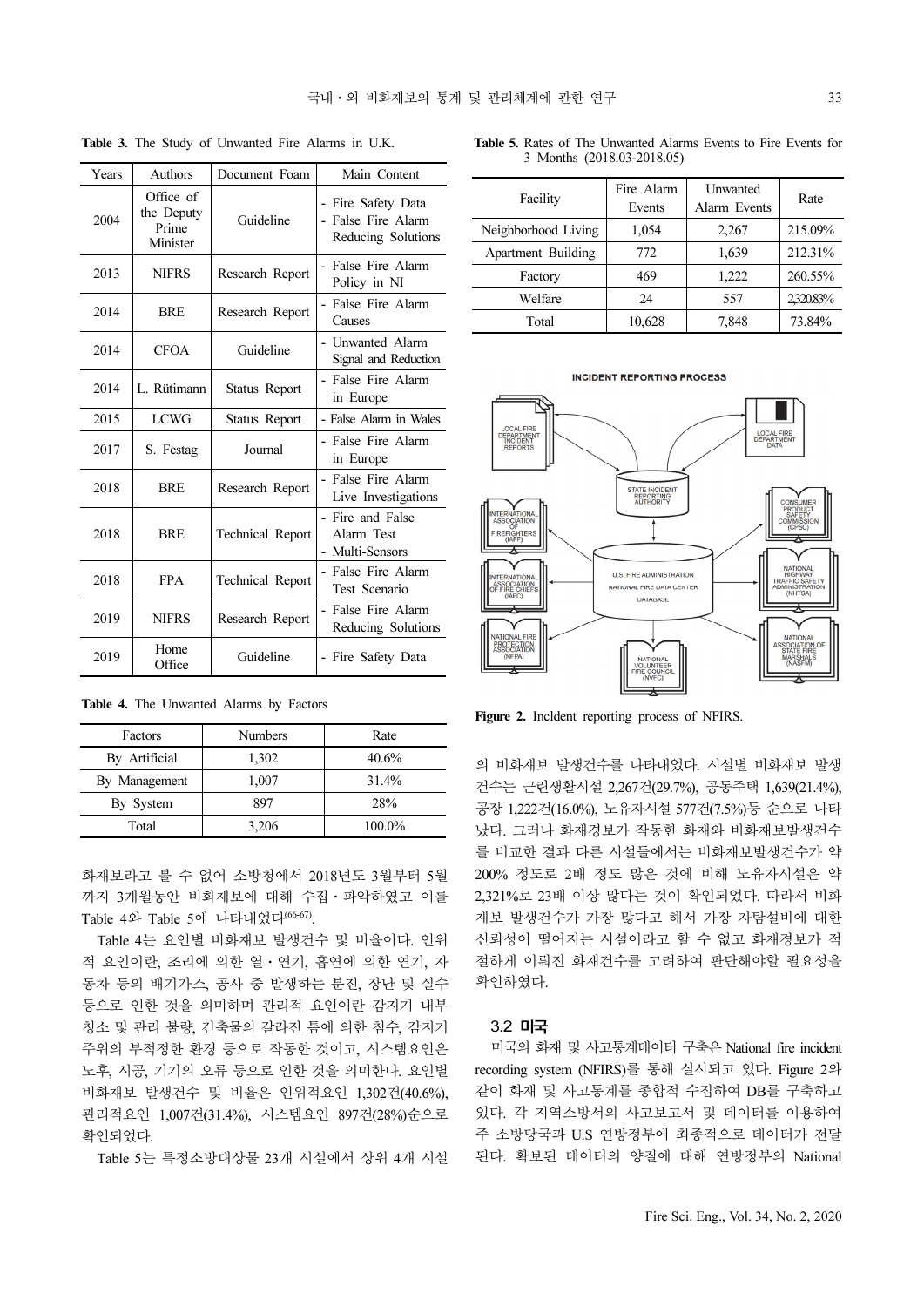| Title                                                   | Number (Contents)                   |  |  |  |
|---------------------------------------------------------|-------------------------------------|--|--|--|
| False Alarm and False Call. Other                       | 700 (Others)                        |  |  |  |
|                                                         | 710 (Others)                        |  |  |  |
|                                                         | 711 (Municipal Alarm System)        |  |  |  |
| Malicious, Mischievous                                  | 712 (Direct Tie to Fire Department) |  |  |  |
| False Alarm                                             | 713 (Telephone)                     |  |  |  |
|                                                         | 714 (Central Station)               |  |  |  |
|                                                         | 715 (Local Alarm System)            |  |  |  |
| Bomb Scare (No Bomb)                                    | 721 (Bomb Scare)                    |  |  |  |
|                                                         | 730 (Others)                        |  |  |  |
|                                                         | 731 (Sprinkler)                     |  |  |  |
|                                                         | 732 (Extinguishing System)          |  |  |  |
| System or Detector<br>Malfunction+                      | 733 (Smoke Detector)                |  |  |  |
|                                                         | 734 (Heat Detector)                 |  |  |  |
|                                                         | 735 (Alarm System)                  |  |  |  |
|                                                         | 736 (Carbon Monoxide Detector)      |  |  |  |
|                                                         | 740 (Others)                        |  |  |  |
|                                                         | 741 (Sprinkler)                     |  |  |  |
|                                                         | 742 (Extinguishing System)          |  |  |  |
| Unintentional System or<br>Detector Operation (No Fire) | 743 (Smoke Detector)                |  |  |  |
|                                                         | 744 (Heat Detector)                 |  |  |  |
|                                                         | 745 (Alarm System)                  |  |  |  |
|                                                         | 746 (Carbon Monoxide Detector)      |  |  |  |
| Biohazard Scare                                         | 751 (Biological Harzard)            |  |  |  |

Table 6. Type of False Alarm and False Call in NFIRS

| <b>Incident Type</b> |  |
|----------------------|--|
|                      |  |
| Incident Type        |  |

Figure 3. Foam of Type C (Incident type) in basic module (NFIRS-1).

fire data system (NFDS)에서 평가 및 검토한 후 NFIRS 5.0 모듈을 바탕으로 데이터가 구축된다. 연간 구축된 데이터 는 National fire protection associate (NFPA) 등 유관기관에 전달되어 최종 분석하여 가공되는 형태이다. NFIRS의 통 계 구축 모듈은 총 12개의 모듈로서 나타내고 있으며 이중 비화재보에 대한 내용은 Basic module (NFIRS-1)의 Section C에 포함되며 코드넘버 700번류에 해당한다. Table 6은 비 화재보 코드 유형에 대해서 나타내었고 Figure 3은 Basic module의 Incidet type에 대한 표시방법 샘플 및 양식을 나 타내었다(68). 모듈 작성방법은 Table 6의 번호와 내용을 Figure 3 의 빈칸의 해당위치에 표기하는 형식이다.

이러한 방식으로 미국화재데이터센터에서 구축된 통계 데이터는 미국방화협회인 NFPA에서 활용하여 매년 Fire loss in the united states during 해당연도의 이름으로 화재관

|  | <b>Table 7.</b> Estimates of False Alarm by Type and Fire Department |  |  |  |  |  |
|--|----------------------------------------------------------------------|--|--|--|--|--|
|  | Response for $5$ Years $(2014-2018)$                                 |  |  |  |  |  |

|                        | Years                        |            |            |            |            |  |  |  |
|------------------------|------------------------------|------------|------------|------------|------------|--|--|--|
| Type                   | 2014                         | 2015       | 2016       | 2017       | 2018       |  |  |  |
| Malicious,             | 166,000<br>161,500           |            | 172,500    | 141,000    | 171,500    |  |  |  |
| Mischievous,           | $(6.5\%)$                    | $(6.5\%)$  | $(6.6\%)$  | (6%)       | (6%)       |  |  |  |
| False Call             | $162,500(6.2\%)$<br>Avg.     |            |            |            |            |  |  |  |
|                        | 820,000                      | 827,500    | 837,000    | 752,000    | 888,500    |  |  |  |
| System<br>Malfunction  | $(33.0\%)$                   | $(32.2\%)$ | $(31.9\%)$ | $(30\%)$   | (31%)      |  |  |  |
|                        | 825,000 (31.5%)<br>Avg.      |            |            |            |            |  |  |  |
|                        | 1,165,500                    | 1,199,500  | 1,225,500  | 1,285,500  | 1,378,500  |  |  |  |
| Unintentional<br>Call  | $(46.8\%)$                   | $(46.7\%)$ | $(46.7\%)$ | $(50\%)$   | (48%)      |  |  |  |
|                        | 1,250,900 (47.7%)<br>Avg.    |            |            |            |            |  |  |  |
| Other False            | 341,500                      | 373,500    | 387,000    | 368,500    | 450,500    |  |  |  |
| Alarms (Bomb           | $(13.7\%)$                   | $(14.6\%)$ | $(14.8\%)$ | (14%)      | (16%)      |  |  |  |
| Scares, etc)           | Avg. 384,200 (14.7%)         |            |            |            |            |  |  |  |
|                        | 2,488,000                    | 2,566,500  | 2,622,000  | 2,547,000  | 2,889,000  |  |  |  |
| False Alarm<br>Total   | $(7.86\%)$                   | $(7.63\%)$ | $(7.42\%)$ | $(7.34\%)$ | $(7.86\%)$ |  |  |  |
|                        | Avg. 2,622,500<br>$(7.62\%)$ |            |            |            |            |  |  |  |
| Fire Dept.<br>Response | 31.644.500                   | 33,635,500 | 35,320,000 | 34,683,500 | 36,746,500 |  |  |  |
| Total                  | Avg. 34,406,000              |            |            |            |            |  |  |  |

련 통계자료를 수집 및 현황보고를 하고 있다<sup>(69-73)</sup>.

지난 2014년부터 2018년도까지의 자료를 확인하였을 때, 소방대의 전체신고 대응건수와 거짓경보로써 비화재보 대 응건수를 확인할 수 있었고 각각의 비화재보 대응건수의 세부내역 및 비율에 관해서 확인 할 수 있었다. Table 7에 소방대의 전체응답건수 및 비화재보의 유형별 응답건수에 대해서 나타내었다. 전체적인 소방대의 응답건수는 매년 증가하는 추세이며 비화재보 대응건수도 증가하고 있다. 비화재보 신고 유형의 5년간 평균값을 비교한 결과 비고의 적 전화 1,250,900건(47.7%), 시스템상 오류 825,000건(31.5%), 기타 거짓경보(폭발위협) 384,200건(14.7%), 악의적⋅장난⋅ 거짓말 162,500건(6.2%)로서 확인 되었고, 소방대 응답건수 대비 비화재보 건수의 비율은 7.62%로 확인되었다.

미국은 비화재보 응답건수에 대한 통계DB를 확보하고 있고 비화재보를 4가지(악의적, 시스템의 오류, 비의도적, 기타 폭탄위협 등)의 원인별로 분류하는 것을 확인할 수 있었다.

#### 3.3 영국

영국은 잉글랜드에서 통합적으로 통계를 관리하며 스코 틀랜드, 웨일즈, 북아일랜드에서 자치국별로 비화재보에 통계 DB를 수집하고 있었다. 그리고 수집한 내용을 잉글랜 드의 영국 통합통계 데이터셋에서 비화재보 통합 DB를 구 축하고 있다. Table 8에 2013/14부터 2018/19까지의 원인별 비화재보에 대해 나타내었다(74-76).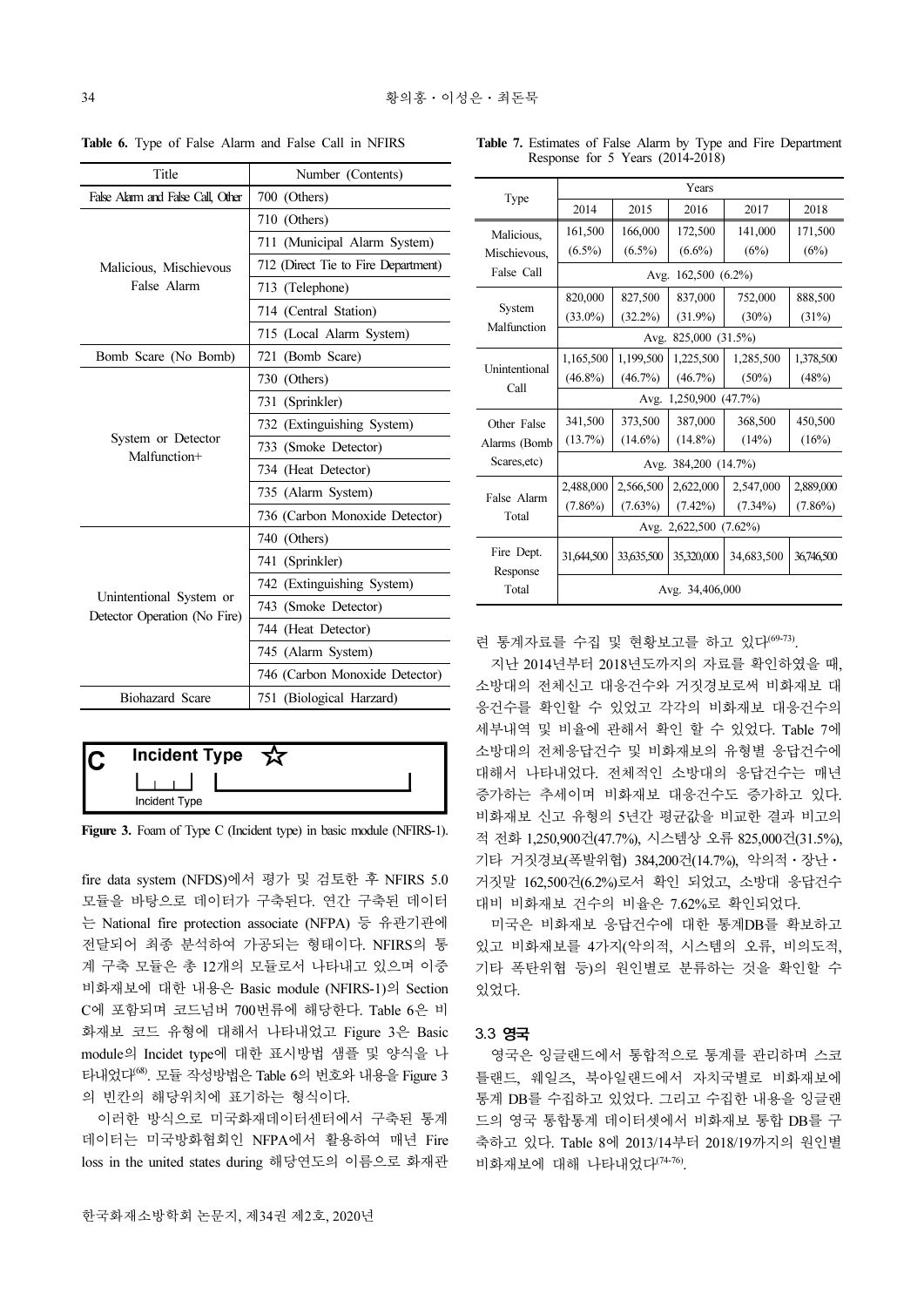| Intent         |                         | Years  |        |                                                 |        |        |        |  |  |  |
|----------------|-------------------------|--------|--------|-------------------------------------------------|--------|--------|--------|--|--|--|
|                | Reason                  | 13/14  | 14/15  | 15/16                                           | 16/17  | 17/18  | 18/19  |  |  |  |
|                | Fire Incident           | 7,617  | 6,811  | 6,943                                           | 6,954  | 7,288  | 7,163  |  |  |  |
| Malicious      | Non-fire Incident       | 169    | 161    | 191                                             | 179    | 187    | 213    |  |  |  |
|                | Human                   | 61,837 | 58,955 | 60,105                                          | 63,764 | 64,903 | 67,220 |  |  |  |
|                | Animal                  | 162    | 162    | 138                                             | 152    | 156    | 143    |  |  |  |
|                | Smoke<br>Alarm System   | 32,278 | 32,726 | 31,940                                          | 34,574 | 34,647 | 32,946 |  |  |  |
|                | Sprinkler System        | 1,008  | 979    | 926                                             | 973    | 1,048  | 1,016  |  |  |  |
| Due to         | Heat System             | 1,808  | 1,464  | 1,401                                           | 1,551  | 1,572  | 1,373  |  |  |  |
| Apparatus      | Flame System            | 475    | 420    | 369                                             | 399    | 332    | 326    |  |  |  |
|                | Other System            | 14,347 | 13,442 | 13,469                                          | 14,349 | 14,171 | 14,273 |  |  |  |
|                | Contaminants            | 23,582 | 21,879 | 20,479                                          | 21,107 | 19,935 | 19,358 |  |  |  |
|                | <b>External Factors</b> | 2,909  | 2,524  | 2,204                                           | 2,273  | 2,157  | 2,034  |  |  |  |
|                | Unknown                 | 10,708 | 11,256 | 11,381                                          | 12,688 | 12,837 | 12,408 |  |  |  |
|                | Smell of Burning        | 10,799 | 10,364 | 10,715                                          | 10,527 | 10,329 | 10,508 |  |  |  |
|                | Burnt Toast/Food        | 15,910 | 15,633 | 15,703                                          | 15,074 | 15,584 | 17,113 |  |  |  |
| Good<br>Intent | Smoke/<br>Condenstation | 22,795 | 21,808 | 20,535                                          | 21,166 | 21,465 | 23,912 |  |  |  |
|                | Other                   | 17,884 | 17,528 | 18,064                                          | 18,495 | 19,666 | 21,436 |  |  |  |
|                | Non-fire Incident       | 5,482  | 5,080  | 5,894                                           | 5,868  | 6,587  | 7,050  |  |  |  |
|                | Total                   |        |        | 229,770 221,192 220,457 230,093 232,864 238,492 |        |        |        |  |  |  |

Table 8. Reason for False Alarm for 6 years in England (2013.07~2019.06)

영국의 통계자료를 확인한 결과 각각의 자치국마다 조 사하는 방식의 기본적인 틀은 3가지(악의적, 기기의 오류, 선한의도)로 나눈다는 점이 유사하였다. 악의적이란 존재 하지 않는 화재사건에 화재 및 구조 서비스가 출동하도록 만든 악의적인 신고를 한 경우를 의미하며 '계획적' 및 '의 심스러운 악의'가 포함된다. 기기의 오류란 화재 경보 및 소방기기 작동(개인이 실수로 경보 장치를 작동시킨 경우 포함)으로 신고접수가 된 경우를 의미하고, 좋은 의도란 실 제로 화재가 발생하였다고 믿은 사람이 화재 및 구조 서비 스에 좋은 의도로 신고한 경우를 의미한다.

자치국별 특이사항으로 스코틀랜드의 경우는 의도와 장 소에 따라 나누었는데 가정집, 기타빌딩, 차량, 기타, 위치 미확인으로 5가지로 세분화 하였다. 특히 Figure 4에 나타 낸 것처럼 스코틀랜드는 기기의 오류가 원인이 되는 비화 재보를 장소별로 나타낸 시각적 자료가 존재한다는 것을 확인할 수 있었다. 웨일즈의 경우는 다른 자치국의 재정연 도 및 기준달이 전년 7월부터 금년 6월인 것과 달리 재정 연도 및 기준달이 전년 4월부터 금년 3월인 것에서 차이점 을 확인할 수 있었다. 북아일랜드의 경우는 최종적으로 조 사한 데이터가 2015년인 것으로 보아 매년 통계를 조사하 는 것이 아닌, 필요할 경우에 비화재보에 대한 통계를 내고 있음을 확인할 수 있었다(77-79).



Figure 4. False alarm due to apparatus choropleth map and cartogram 2018/19 - rates per 100,000 population in scotland.

#### 4. 비화재보 통계 및 관리체계의 문제점

#### 4.1 국내 연구의 한계

미국은 일찍이 1975년에 경보설비에 대한 연구가 진행 되었는데. 주거지에서의 화재 감지기의 감도 및 설치위치 에 대한 연구를 통해 차동식 및 정온식 스포트형 열감지기 의 공칭 작동온도 범위와 광전식 및 이온화식 스포트형 연 기감지기의 연기농도 및 입자, 암흑도에 대한 기준과 감지 기의 높이 및 장소에 따른 설치위치에 대한 기준을 마련하 고 있었다. 이후 주거지역에 설치된 감지기에서 발생하는 비화재보 및 방해경보에 대한 문제점을 NIST와 NFPA, 그 리고 UL 등 유관기관에서 화재 및 비화재보 시나리오기반 실험을 하였다. NIST에서는 비화재보 시나리오를 개발하 고자 화재 및 비화재보 실험결과에 따른 평균연기입자 지 름, 연기농도, 연기OBS 등의 실험적 DB를 전 세계에서 사 용가능하도록 개방데이터로서 구축되어있었으며, 이러한 실험적 DB를 바탕으로 경보신호 알고리즘 및 시나리오를 반영한 표준화된 시험기준 UL 217 및 268 기준을 마련하 였다. 위 시험기준을 바탕으로 도출된 실험 데이터 분석 및 각종 감지기가 특성 재료에 반응하기 위한 연소 및 연기특 성 등 지속적으로 연구가 진행되어 왔다.

최근 주거지역에서 주된 비화재보 원인인 요리 방해경 보 연기(햄버거패티)시험을 비롯한 불꽃연소 PU폼 및 훈소 PU폼에 대한 시험기준을 추가되었으며, 이는 본격적으로 비화재보에 대한 직접적인 해결방안을 모색하고자 하였다. 영국의 경보설비에 대한 연구는 1976년에 제정된 BS

5839 시리즈(경보시스템에 대한 영국기준코드)를 바탕으로 본격적으로 시작되었다. 초기에는 미국과 유사하게 감지기 의 감도성능, 설치위치, 점검방법 등에 대해서만 연구가 진 행되었지만 2002년 BS 5839 코드가 개정되면서 비화재보 에 대한 연구의 비중이 높아졌으며 2017년 이전까지는 명 확하게 비화재보 실험기준은 존재하지 않았으나 실태조사, 통계데이터 구축을 통해 비화재보 저감대책에 대해서 연구 를 진행하여 가이드라인을 자치국별로 마련하였고 2017년 이후 Fire protection associate (FPA) 등의 유관기관에서 화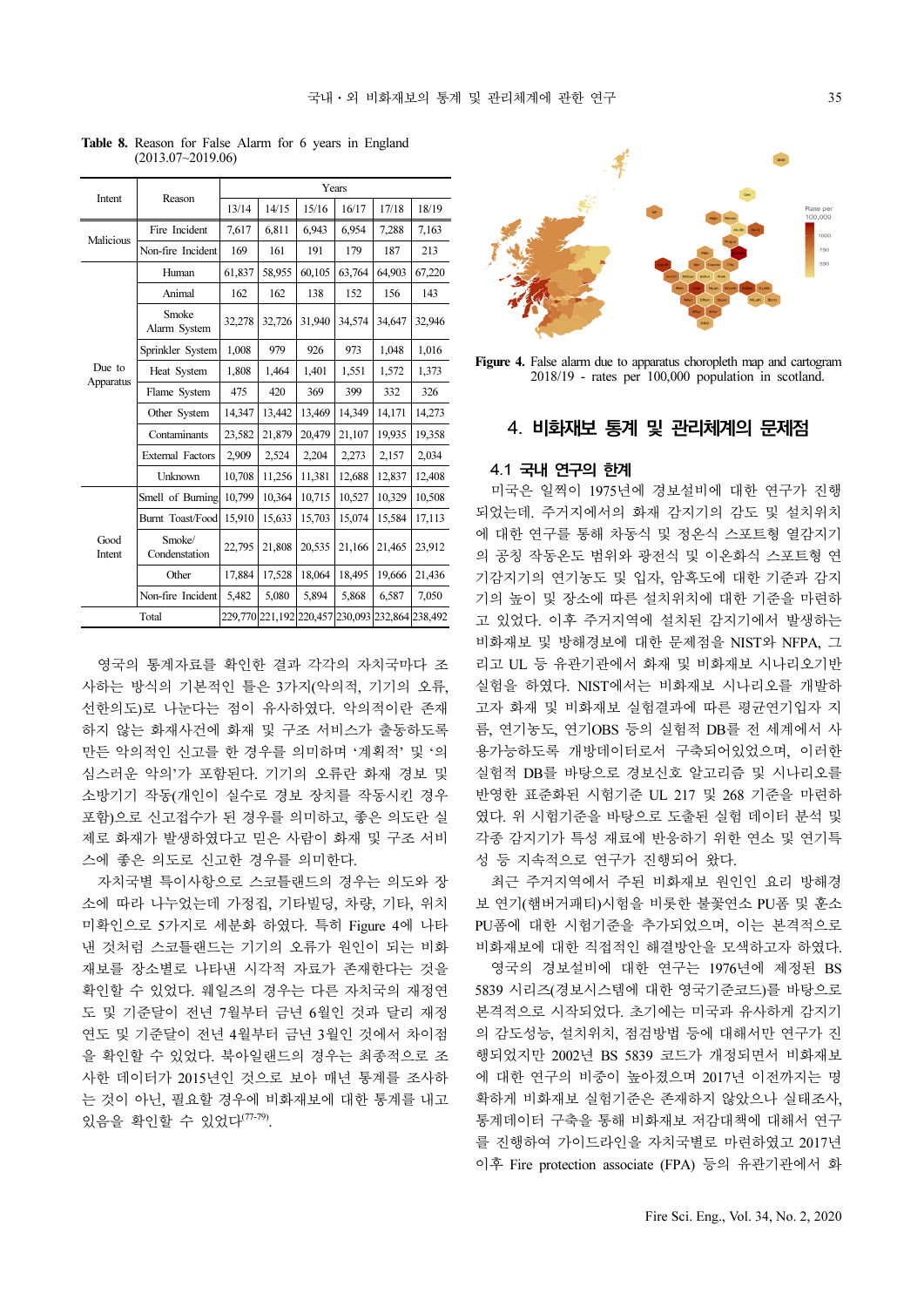재 및 비화재보 실험에 대해 진행하였고, BS EN 54과 BS EN 14604 기준에 폼화재, 훈소화재 등 비화재보에 대한 직 접적인 해결방안을 모색하였다.

국내 경보설비에 대한 연구를 확인한 결과 해외사례 및 설문조사에 의존한 비화재보 DB등 바탕으로 도출한 비화 재보 원인과 문제점에 대해서 해결방안을 제안한 연구가 상당수를 이루고 있었으나, 비화재보 시나리오 및 실험기 준에 대한 연구는 미흡했다. 국내에서도 감지기의 형식승 인 및 제품검사의 기술기준에 실험기준은 존재하지만 실험 방법과 성능에 국한되어 있고, 감지기의 우수품질인증에 대한 실험기준에서 보다 비화재보에 대한 성능을 확보할 수 있는 방법들이 존재하나 제품을 사용승인에서는 불필요 한 선택적 요인이라서 한계가 있다. 또한 일부 논문에서 비 화재보에 대한 시나리오작성 및 실험을 실시하였는데, 연 기감지기의 감도 및 연기농도 위주여서 비화재보를 근본적 으로 해결하기에는 미흡하다고 판단된다. 그리고 비화재보 에 대한 연구현황에서 소방청, 소방산업기술원 등 관련 기 관에서 실시한 사례보다는 학계에서 학위논문의 주제로서 연구한 사례가 더 많아 법적기준을 제안하기에는 한계가 있다고 판단된다.

### 4.2 비화재보 용어정의 및 분류체계의 미흡

미국의 화재코드인 NFPA 72 기준에 비화재보에 대해 Unwanted alarm 또는 False alarm으로정의 하였으며, 화재 및 연기감지기 등 경보의 주체에 따라 Unwanted fire alarm 또는 Unwanted smoke alarm으로서 구분하고 있다. 또한, 4 가지 유형으로 세분하였는데, 악의적 경보(Malicious alarm), 방해 경보(Nuisance alarm), 비의도적 경보(Unintentional alarm) 그리고 원인미상(Unknown alarm)으로써 나타내고 있다. 이 를 바탕으로 통계 분류체계에서 4가지(악의적, 시스템의 오류, 비의도적, 기타 폭탄위협 등)의 원인으로 분류하고 있었다.

영국은 False alarm과 Unwanted alarm으로써 비화재보를 나누는데 불, 점화원 등의 직접적인 사용여부를 근거로서 구분하였다. 이는 먼지, 증기 및 에어로졸 등으로 인한 오 보를 False alarm, 화재와 유사한 자극을 일으킨 열, 연기, 불꽃 등으로 인한 오보를 Unwanted alarm 즉, 비화재보로 구분하고 있었다. 이를 바탕으로 비화재보를 3가지 유형으 로 구분하였는데 악의적(Malicious), 좋은 의도(Good intent), 기기적 원인(Due to apparatus)으로 분류하고 있다.

국내 연구문헌 및 통계자료의 주요내용을 검토한 결과 국내에서는 비화재보에 대한 정의는 법에서 다루고 있지 않았고, 일부 문헌에서 확인 할 수 있었다. 하지만 비화재 보 관련 용어가 오동작, 실보, 비화재보로서 각각의 문헌별 로 상이하다는 문제점이 확인되었고, 비화재보의 데이터가 오보, 비화재보, 미동작, 오동작, 오인신고, 오인출동 등의 다양한 용어로서 데이터가 오용되고 있다. 따라서 법적인 기준이나 가이드라인을 제안해 명확하게 구분하고 비화재 보 데이터의 분류에 대한 체계를 만들어 획일화할 필요성 이 있다.

#### 4.3 비화재보 통계 DB 구축 방법의 부재

미국은 통계 DB에 대한 체계적인 수집 및 구축방법을 갖췄으며, 구축된 통계DB를 바탕으로 NFPA, FPRF 등 관 련기관에서 활용하여 연기경보 및 비화재보 통계현황 분석 이 지속해서 실시되고 있었다. 각각의 기관별로 역할이 달 라 데이터 구축이 최적화되어 있었다. 비화재보를 오인신 고 및 출동을 바탕으로 False alarm 및 Unwanted alarm을 구 분하고, 각각에 코드번호를 부여하여 데이터의 양질을 높 였다. 비화재보의 세부적인 원인으로는 악의적, 비계획적, 시스템 및 기기의 오류, 원인미상으로 구분하고, 이중 시스 템 및 기기의 오류와 원인미상은 6가지(열, 연기 및 CO 감 지기 및 스프링클러, 경보시스템, 소화시스템)로 구분하여 명확하게 비화재보의 원인을 파악하고 있었다.

영국의 영국통계데이터셋에서 Data별 코드넘버를 부여 하여, 해당 데이터의 연간 변화량을 분석하고 있었다. DB 구축방법은 1차적으로 화재사고와 비화재사고로부터 발생 한 비화재보를 악의적 및 선한의도로 나누고, 2차적으로 화재사고로부터 발생된 악의적, 기기의 오류, 선한의도의 신고를 대분류로써 나누었다. 기기의 오류는 인간, 동물, 시스템, 오염물질, 외부요인, 원인미상으로 크게 6가지로 중분류 하였고 그 중 시스템은 연기경보, 스프링클러, 열 감지, 불꽃 감지, 기타 감지로 소분류 하였다. 또한, 선한의 도에서는 타는 냄새, 토스트/음식의 탄화, 연기발생/응축, 기타상황으로 4가지로 소분류 되어 있다.

국내에서는 비화재보의 통계자료가 거의 존재하지 않고, 단기간에 대해 통계자료가 수집되고 있는 실정이라 연간 비교할 수 있는 데이터가 존재하지 않은 문제가 있다.

#### 4.4 비화재보 조사보고서 작성 매뉴얼의 부재

미국은 NFIRS(미국화재사고기록시스템)에서 조사보고 서에 대한 작성 방법을 제시하고 있었다. NFPA에서는 2011년 통계 연구의 결과로 2012년에 비화재보 저감을 위 한 가이드라인 마련하였으며, 이를 전 세계에서 사용가능 하도록 무료로 배포하고 있었다.

영국은 문헌조사에서 확인한 결과 BS 5639-1과 BS 5639-6의 기준에 비화재보에 대한 조사범위 방법 등 매뉴 얼을 제시하고 있었다.

국내에서는 소방점검을 하고 있으나 비화재보와 직접적 으로 관련 있는 항목으로써 외관상 부식, 탈락, 파손 등에 관해서만 확인하고 있다. NFSC 203의 별표 1과 2를 확인하 면 간접적으로 감지기의 적응성과 설치장소에 대한 내용이 존재하는데, 이는 비화재보의 주요원인에 따라서 구분한다 는 것을 확인 할 수 있다. 그러나 날씨에 의한 먼지, 인위적 요인에 대한 먼지발생, 공사중에서 분진발생 등 원인파악 을 하더라도 점검인원의 생각과 역량에 따라 판단하기 때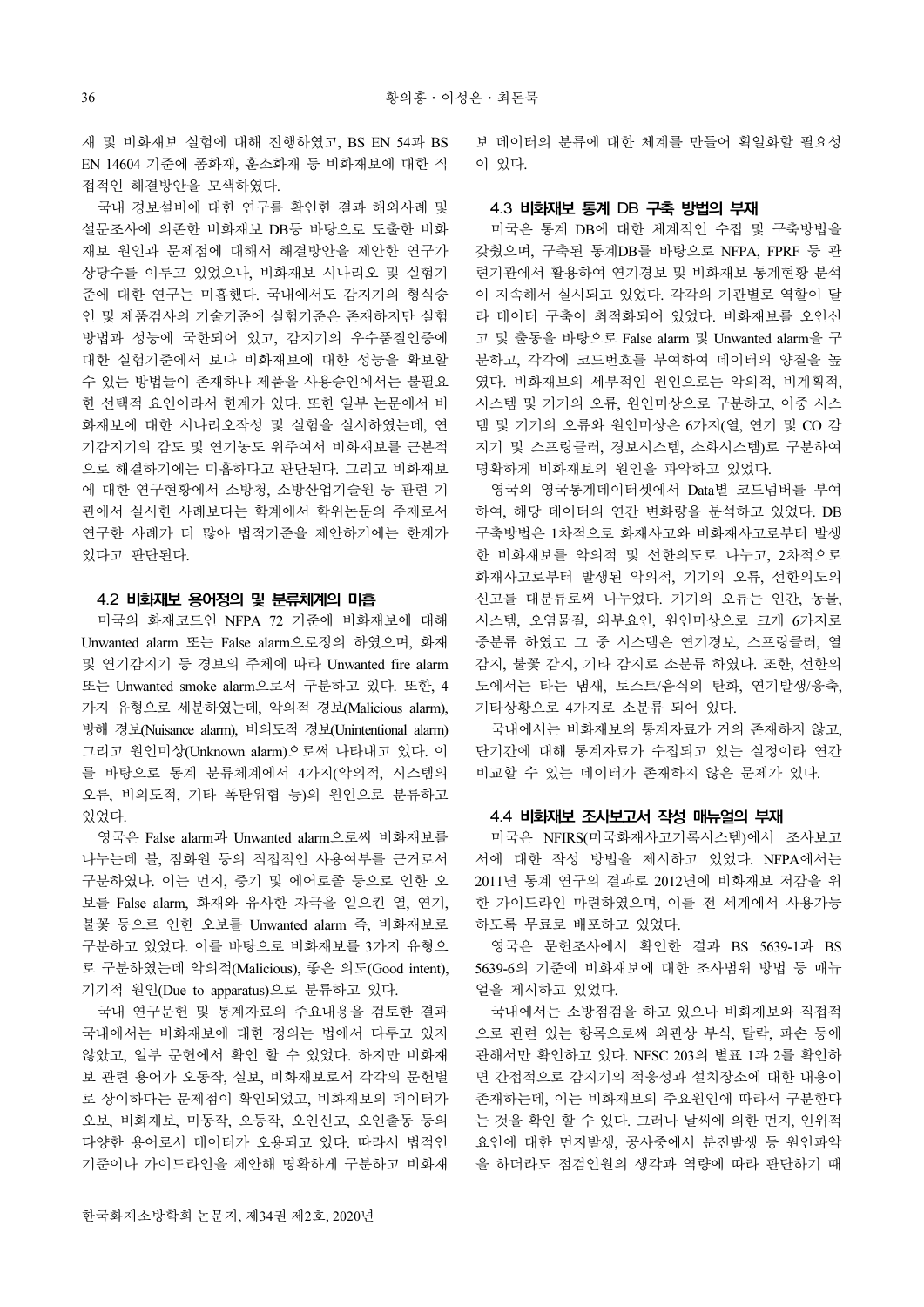문에 혼선을 야기할 수 있는 문제가 있다. 또한, 비화재보 신고가 접수되어도 신고장소의 상황을 명확하게 확인하지 않고 귀소하는 경우가 많아 조사보고서의 내용에서 정확한 원인을 확인할 수 없다는 문제가 존재한다. 이러한 이유로 비화재보 통계 DB구축 및 실태파악을 위해서 조사보고서 작성 매뉴얼이 필요하다고 판단된다.

# 5. 문제점에 대한 개선 방향

#### 5.1 비화재보 식별을 위한 실험적 연구 필요

국내에서도 미국과 영국처럼 자동화재탐지설비의 각각 의 기기에서의 비화재보를 식별하는데 필요한 시나리오개 발 및 실험적 데이터(습도, 온도, 감도, 암흑도, 연기농도, 연기 및 분진의 입자크기 등)에 대한 연구가 필요하고 이 를 바탕으로 국내 실정에 맞는 비화재보 시나리오 및 시험 기준을 개발해야 한다고 판단된다. 그리고 비화재보 식별 을 위한 실험적 DB를 구축하여 국가적으로 활용가능하도 록 해야 한다. 그리고 이를 위한 제도마련을 위해서 국가적 으로 연구를 지속해서 진행해야 한다.

#### 5.2 비화재보의 용어 및 분류체계 기준 마련

국내에서도 비화재보를 감지기의 적응성에 따라 모호하 게 구분하지 말고 미국과 영국의 사례처럼 악의적, 비의도 적, 시스템문제, 원인미상으로 4가지 형태로 분류하고, 비 화재보의 정의를 법적기준에 명시할 필요가 있다. 또한, 영 국처럼 요리 등에 의한 방해경보는 기기의 오류가 아닌 비 의도적에 포함시키고, 미국과 같이 설비 및 시공, 설치위치 에 따른 내용을 시스템문제에 포함시켜 분류체계에 대해 확실하게 정립할 필요가 있다고 판단된다. 이를 통해 통계 DB구축에서의 문제를 해소할 수 있다.

#### 5.3 통계 DB 관리를 위한 구축 방법의 제안

소방청에는 국가화재통계시스템에 현재 비화재보 관련 통계가 존재하지 않으므로 미국과 영국의 사례를 참고하여 이를 신설해야 한다. 수집 시 연간 데이터를 비교⋅분석할 수 있도록 하고 지역별, 계절별, 기기별에 따라 구분할 필 요가 있다. 또한, 화기의 사용 여부를 기준으로 화재사고와 비화재사고를 구분하고, 비화재보 대상을 경보설비에 한정 하지 않고, 소화설비(수계, 가스계), 피난⋅방화설비(유도 등, 방화셔터 등), 그리고 제연설비의 작동을 위한 감지기 교차회로방식 및 특수감지기의 비화재보에 관해서도 확인 할 수 있도록 수집 범위를 넓힐 필요가 있다. 그리고 비화 재보 조사보고서와 분류체계를 반영하여 실시하도록 해야 한다.

#### 5.4 비화재보 조사보고서 작성 매뉴얼 개발

소방시설외관점검표를 참고하여 Figure 5에 제시한 것과 같이 소방설비의 비화재보 체크리스트(안)를 제안하고자





Figure 5. The table of appearance inspection for the unwanted fire alarm.

한다. 이는 소방관이 비화재보 출동 시 참고하여 사고조사 보고서에 적용할 수 있도록 해야 하고, 통계 수집 및 DB 구축과 비화재보 분류체계를 바탕으로 조사보고서를 반드 시작성할 수 있도록 하는 매뉴얼을 추가 개발해야 한다.

# 6. 결 론

본 연구에서는 효율적으로 자탐설비의 비화재보의 통계 및 분류체계를 구축 및 관리하기 위해 국내⋅외(미국, 영 국)의 연구문헌 및 통계 DB 관련자료 검토하였고, 비교 · 분석한 결과에 따른 국내 비화재보 통계 및 분류체계의 파 악한 문제점에 대한 개선방향을 정리하여 아래와 같은 결 론을 도출하였다.

첫째, 국내 연구에서 비화재보 식별을 위한 실험적 연구 가 부족한 실정이므로, 국외 연구를 참고하여 국내 실정에 맞는 비화재보 시나리오 및 시험기준을 마련하기 위한 국 가적 차원의 연구가 진행되어야 한다.

둘째, 국내 기준에 비화재보의 용어정리 및 분류체계가 마련되어 있지 않기 때문에 국외 기준을 참고하여 정립해 야 한다.

셋째, 국가화재통계시스템에는 비화재보와 관련된 통계 DB가 존재하지 않기 때문에 국외 통계DB수집방법과 범위 를 참고하여, 국내에서 사용하고 있는 소방시스템에 대한 비화재보 통계DB를 구축해야 한다.

넷째, 국외의 사고조사매뉴얼을 참고하여 국내실정에 맞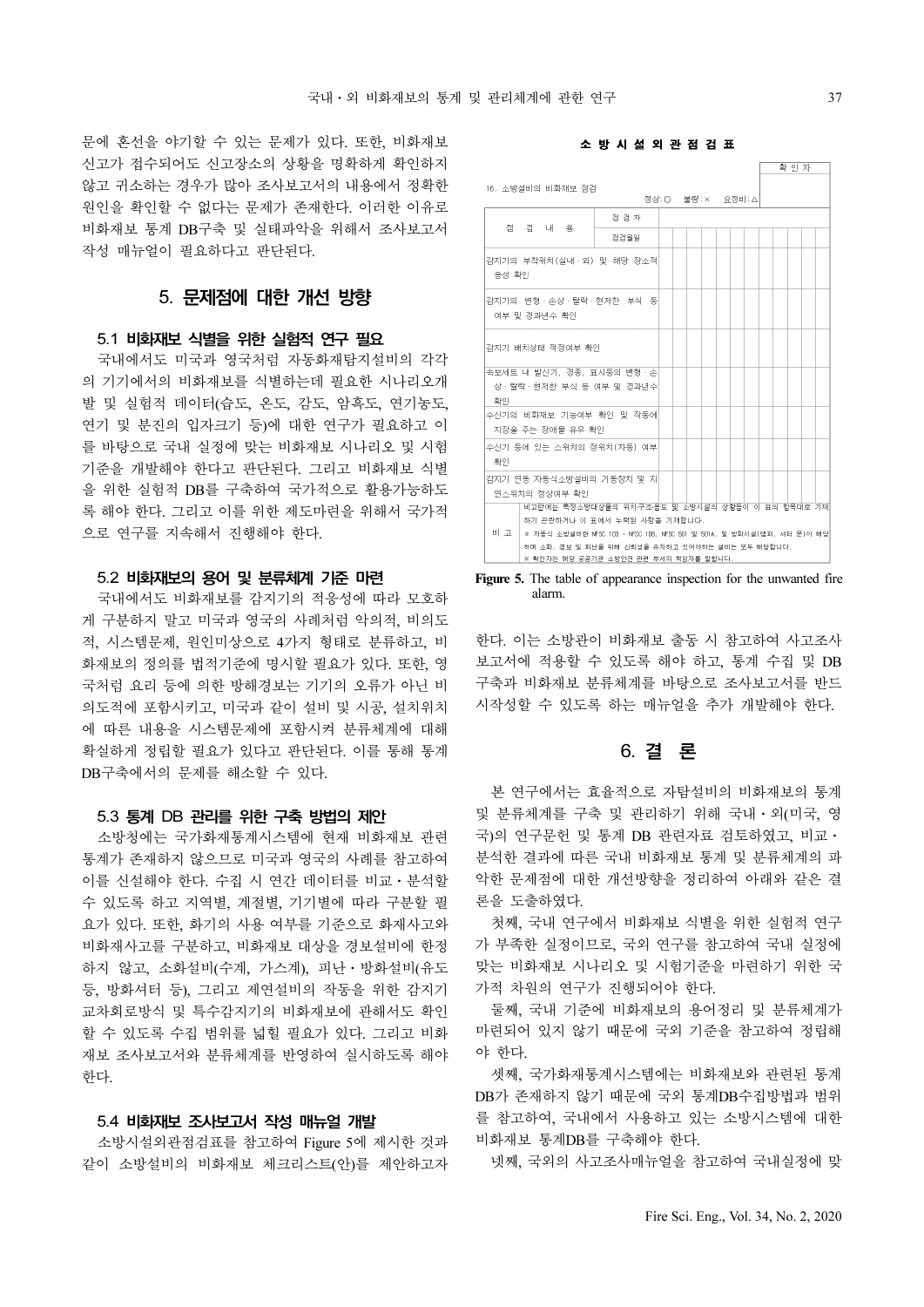는 비화재보 통계 DB 구축을 위한 사고조사 매뉴얼을 개 발해야 하며, 일차적으로 소방시설 외관 점검표에 비화재 보 항목을 추가하여 건축물별 월간 비화재보 현황에 대해 서 파악할 수 있도록 해야 한다.

연구의 개선 방향에서 제시한 국내 실정에 맞는 비화재 보 시나리오 및 시험기준, 법령 개정안, 사고조사 매뉴얼 등 명확한 비화재보의 개선 방법은 차후 연구와 관련 기관 과의 협의를 통해 개발해서 비화재보의 통계와 관리체계의 확립하여야 할 것이다.

# 후 기

이 논문은 2019년도 정부(과학기술정보통신부)의 재원 으로 한국연구재단-재난안전플랫폼기술개발사업의 지원을 받아 수행된 연구임(No. 2017M3D7A1071831).

#### **References**

- 1. National Fire Agency, "The Status of the Dispatch by Fire and Misunderstanding in the Dispatch of 119 Service since 2014" (2019).
- 2. S. H. Sakong, "False Fire Alarm of Automatic Fire Detection System", Korea Fire Institute (KFI), Fire Safety, Vol. 22, pp. 3-41 (1985).
- 3. J. S. Cho, "A Study about Reduction Measures of False Fire Alarms in Automatic Fire Detection System", Master's Thesis, Yonsei University (1986).
- 4. E. Y. Yeol, "Investigation Research False Fire Alarms Status and Measures of Automatic Fire Detection System", Korea Fire Protection Associate (KFPA), Fire Protection Technology, No. 4, pp. 22-32 (1988).
- 5. M. H. Choi, "A Review about the Unwanted Fire Alarm and False Alarm of Automatic Fire Detection System", Journal of Korean Institute of Fire Science & Engineering, Vol. 4, No. 2, pp. 45-56 (1990).
- 6. J. H. Kim and H. K. Lim, "Structural Reliability Analysis of Automatic Fire Detectors for Reduction of False Alarms", Journal of The Korea Society of Safety, Vol. 8, No. 1, pp. 6-17 (1993).
- 7. M .G. Kim, "A Study on Improving the False Alarm Problems of Fire Detection Systems", Master's Thesis, Kyungsung University (1994).
- 8. C. O. Son, "A Study on Preventing the Malfunction of Automatic Fire Detection Equipments", Master's Thesis, Dongguk University (1997).
- 9. S. W. Nam, "The Improvement Measures about Reliability and False Fire Alarm of Automatic Fire Detection System", National Fire Service Academy (NFSA), Fire Research

Journal, Vol. 10 (2000).

- 10. Y. J. Ahn, "A Study on the Reduction of Nuisance Alarms for the Photoelectric Addressable Analog Smoke Detector - Case Study on Hospital -", Master's Thesis, Seoul National University of Technology (2002).
- 11. G. T. Jung, "A Study on Design of a Fire Smoke Detector with Auto-uning Sensitivity for Prevention of False Alarm", Master's Thesis, University of Seoul (2004).
- 12. T. D. Kim, "A Study on the Improvement of False Fire Alarm in Auto Fire Detect System", Master's Thesis, University of Seoul (2005).
- 13. J. M. Lee, "A Study on the False Fire Alarm of Computational Center", Master's Thesis, Kyungwon University (2010).
- 14. J. H. Lee, C. H. Lee, S. K. Kim and H. S. Kong, "A Study about False Alarm of Automatic Fire Detection System", Journal of the Korea Safety Management & Science, Vol. 13, No. 1, pp. 41-49 (2011).
- 15. K. J. Lee, H. G. Kim, B. W. Lee, T. O. Kim and D, I, Shin, "Test Bed Design of Fire Detection System Based on Multi-Sensor Information for Reduction of False Alarms", Journal of the Korean Institute of Gas, Vol. 16, No. 6, pp. 107-114 (2012) .
- 16. Y. C. Lee, "A Research about the Wireless Combinational Single Detector to Prevent Unwanted Alarm", Master's Thesis, University of Seoul (2012).
- 17. Korea Fire Institute, "About Unwanted Fire Alarm of Automated Fire Detection System", KFI Report (2013).
- 18. Korea Fire Institute, "-Technical Suggestions to reduce Unwanted Fire Alarms in Automated Fire Detection System-" KFI Report (2015).
- 19. J. H. Cha, "A Study on Improving the Standard Related to Fire Alarm Malfunction in Security System", Asia-pacific Journal of Multimedia Services Convergent with Art, Humanities, and Sociology (AJMAHS), Vol. 6, No. 12, pp. 675-682 (2016).
- 20. B. K. Seo and S. G. Nam, "Study of the Improvement of False Fire Alarms in Analog Photoelectric Type Smoke Detectors", Fire Science and Engineering, Vol. 30, No. 5, pp. 108-115 (2016).
- 21. S. S. Lee, "A Study on Improvement of the Smoke Detector for Unwanted Alarm in Korea", Master's Thesis, Mokwon University (2016).
- 22. T. W. Kim, "A Study on the Improvement of Fire Alarm System", Master's Thesis, Kyonggi University (2018).
- 23. S. O. Na, "An Analysis of Occurrence Frequency of False Fire Alarms on Specific Objects Targeted for Fire Prevention Law Focused on Seocheon-gun", Master's Thesis, Kongju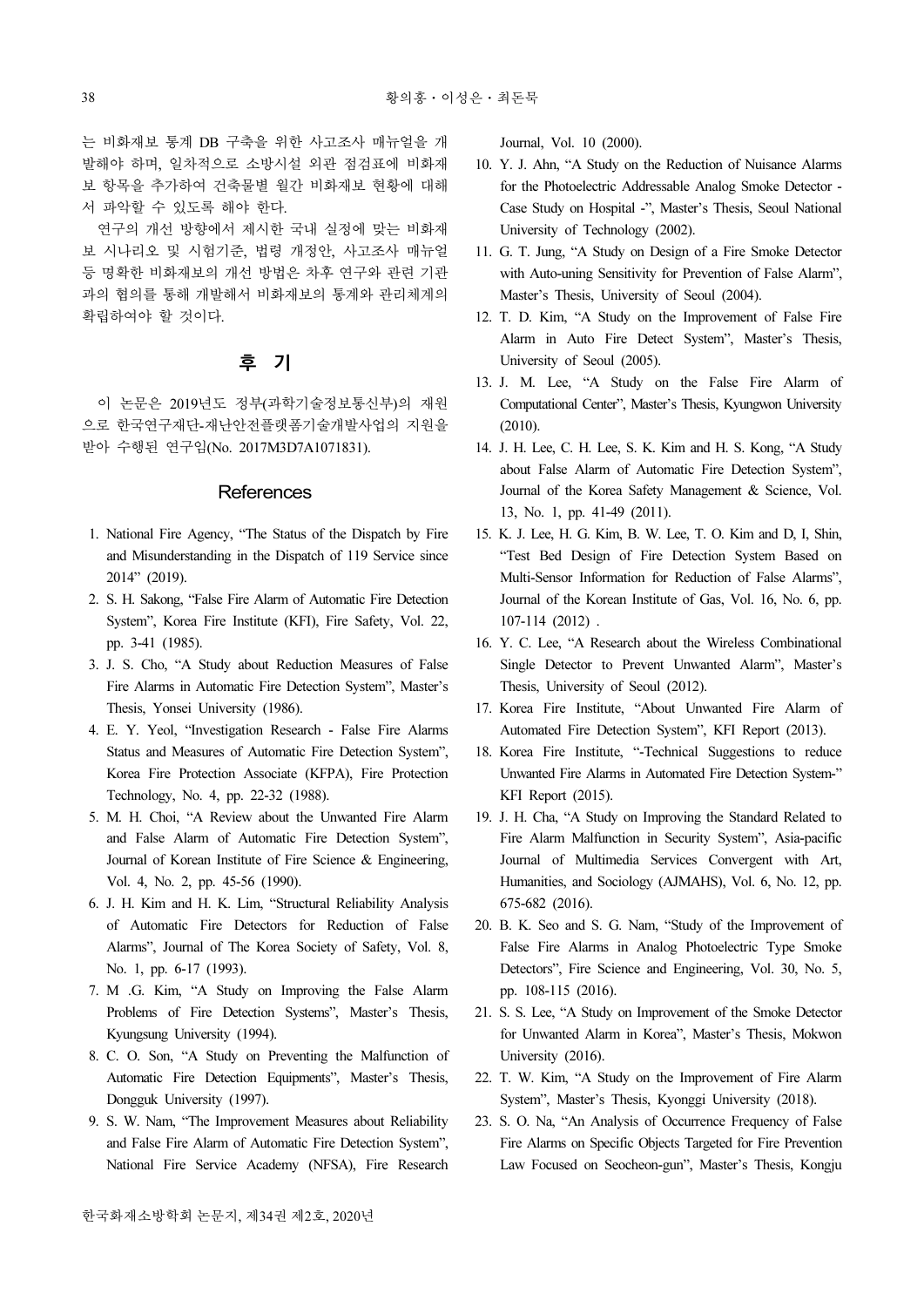University (2019).

- 24. National Fire Ageny and Korea Fire Institute, "-To Reduce Unwanted Fire Alarms- Adaptation Sensor Selection and Management Reference by Location" (2019).
- 25. U.S. National Bureau of Srandards Washington D.C., "NBS GCR 75-51 Detector Sensitivity and Siting Requirememts for Dwellings", Technical Report (1975).
- 26. U.S. National Bureau of Srandards Washington D.C., "NBS GCR 77-82\_Detector Sensitivity and Siting Requirememts for Dwellings 2", Technical Report (1977).
- 27. J. A. Milke and T. J. Mcavoy, "Analysis of Fire and Nonfire Signatures for Discriming Fire Detection", Fire Safety Science-Proceedings of the Fifth International Symposium, pp. 819-828 (1997).
- 28. D. T. Gottuk, M. J. Peatross, R. J. Roby and C. L. Beyler, "Advanced Fire Detection Using Multi-signature Alarm Algorithms", Fire Safety Jounal, Vol. 37, pp. 381-394 (2002).
- 29. Public/Private Fire Safety Council, "Home Smoke Alarms", White Paper (2006).
- 30. Fire Protection Research Foundation, "Smoke Characterization Project", FPRF Techincal Report (2007).
- 31. National Institute of Standards and Technology, "Performance of Home Smoke Alarms Analysis of the Response of Several Available Technologies in Residential Fire Settings", NIST Technical Note 1455-1 (2008).
- 32. International Fire Chief Association, "Position Statement Eliminating Unwanted and Nuisance Fire Alarm Activations" (2009).
- 33. T. G. Cleary, "Results from a Full-Scale Smoke Alarm Sensitivity Study", Suppression and Presented at the Fire Protection Research Foundation's 13th Annual Detection Research and Applications Symposium (2009).
- 34. U.S. Consumer Product Safety Commission, "Smoke Alarms – Pilot Study of Nuisance Alarms Associated with Cooking" (2010).
- 35. National Fire Protection Associate, "Unwanted Fire Alarm" (2011).
- 36. Underwriters Laboratories Inc, "Smoke Alarms and the Modern Residence Fire", Recent Studies and Reserach at UL, pp 1-9 (2011).
- 37. National Fire Protection Associate, "Fire Service Guide to Reducing Unwanted Fire Alarms", NFPA Guideline (2012).
- 38. W. E. Barnard, "Maryland Smoke Alarm Technology Task Force", Final Report (2012).
- 39. National Institute of Standards and Technology, "Smoke Alarm Performance in Kitchen Fires and Nuisance Alarm Scenarios", NIST Technical Note 1784 (2013).
- 40. Fire Protection Research Foundation, "Development of a

Risk-Based Decision Support Tool to Assist Fire Departments in Managing Unwanted Alarms", FPRF Final Report (2013).

- 41. National Institute of Standards and Technology, "Improving Smoke Alarm Performance – Justification for New Smoldering and Flaming Test Performance Criteria", NIST Technial Note 1837 (2014).
- 42. Fire Protection Research Foundation, "Smoke Alarm Nuisance Source Characterization: Experimental Results", FPRF Final Report (2015).
- 43. Underwriters Laboratories Inc, "Characterization of Smoke Alarm Nuisance Sources from Cooking Scenarios", UL Research Report (2015).
- 44. R. E. Zevotek, "Identification of Precurser Signals to Impeding Cooking Related Fires", Master's Thesis, University of Maryland (2015).
- 45. National Institute of Standards and Technology, "A Study on the Performance of Current Smoke Alarms to the New Fire and Nuisance Tests Prescribed in ANSI/UL 217-2015", NIST Technial Note 1947 (2016).
- 46. National Fire Protection Associate, "What's Going on with Unwanted Alarms?", NFPA Research Report (2016).
- 47. S. Festag and L. Rutimann, "False Alarms of Fire Detection and Fire Alarm Systems in Selected European Countries", The 2017 Suppression, Detection, and Signaling Research and Applications Conference (SUPDET 2017) & the 16th International Conference on Fire Detection (AUBE '17) (2017).
- 48. E. Johnson and M. Zarzecki, "Using Smoke Obscuration to Warn of Pre-Ignition Conditions of Unattended Cooking Fires", The 2017 Suppression, Detection, and Signaling Research and Applications Conference (SUPDET 2017) & the 16th International Conference on Fire Detection (AUBE '17) (2017).
- 49. W. Makant, "Smoke Plus Infra-red Sensors as an Alternative Fire Detection for Activation of a Residential Fire Suppression Appliance", The 2017 Suppression, Detection, and Signaling Research and Applications Conference (SUPDET 2017) & the 16th International Conference on Fire Detection (AUBE '17) (2017).
- 50. E. Ren, N. Zalmai, H. A. Loeliger and M. Stager, "Multichannel Information Processing for Fire Detection", The 2017 Suppression, Detection, and Signaling Research and Applications Conference (SUPDET 2017) & the 16th International Conference on Fire Detection (AUBE '17) (2017).
- 51. R. Roberts, "NFPA 72, Chapter 29 Nuisance Alarm Requirements", The 2017 Suppression, Detection, and Signaling Research and Applications Conference (SUPDET 2017) &